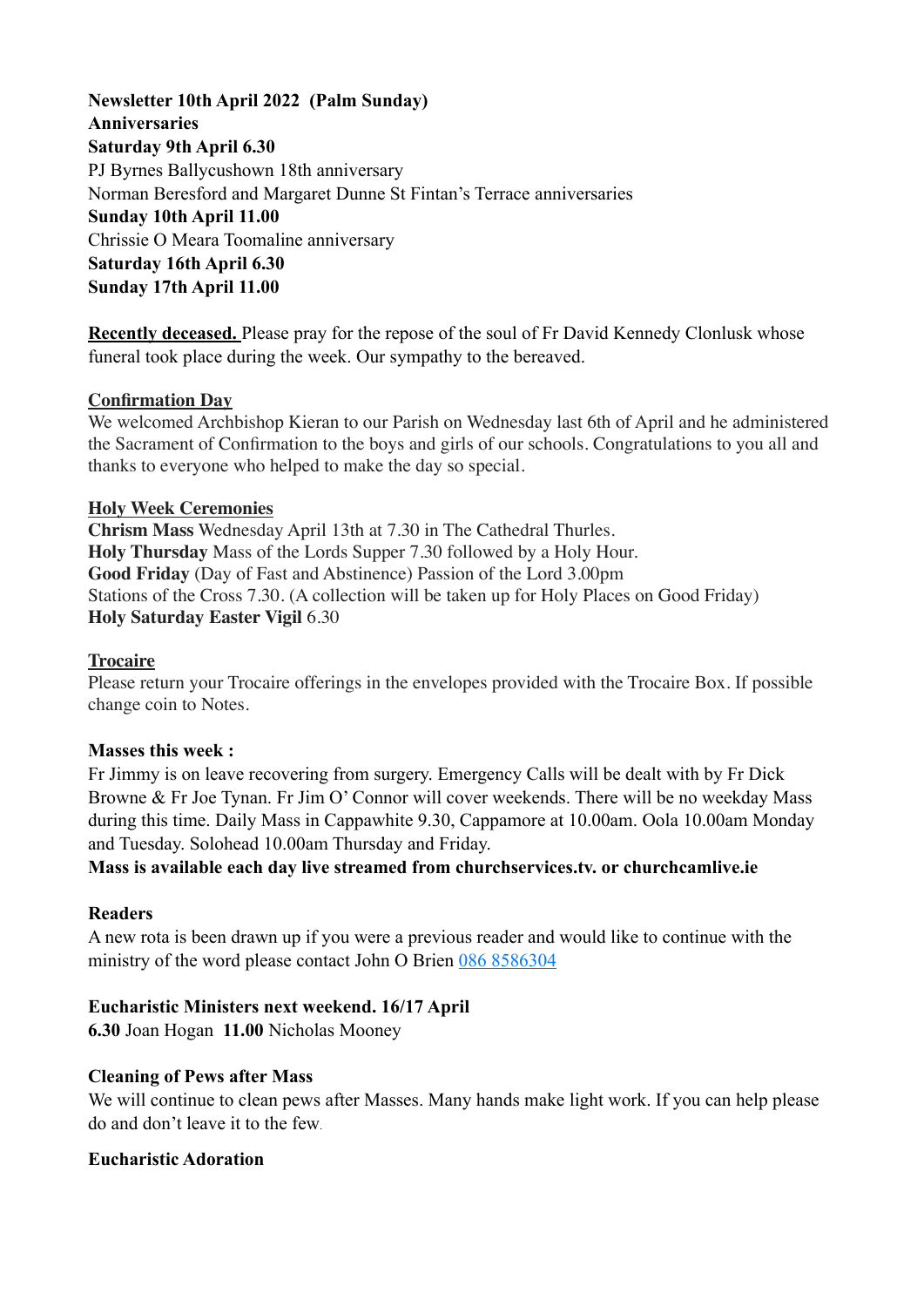Adoration each Wednesday from 3pm until 7pm. If you can give some of your time in Adoration please contact John O' Brien, Marcia Mooney or Mary McLeod who will include your name on the Rota.

**Dates for the Diary** First Holy Communion 7th May. We keep all the children and their families and teachers in our prayers over the coming weeks.

## **Cemetery Mass**

Friday 29th July 2022 8pm. Please let family and friends know. A collection is taken up on the night to help defray the costs of the upkeep of our Cemetery.

**The Legion of Mary:** weekly meetings take place in the Pastoral Centre on Tuesday evenings at 7.00 pm. New members most welcome.

## **Weekly Envelopes:**

A big thank you to all who continue to support your Parish through the weekly envelope. You may put them in the secure boxes in the church or put them in the letterbox of the parochial house. Donations may also be made on line by visiting the Parish Website [doonparish.ie](http://doonparish.ie) Your financial support for your parish is very much appreciated and every contribution makes a difference. If a box is not delivered to you and you would like one please contact Fr Jimmy. Please make cheques payable to **Doon Parochial A/C**. Basket collection taken up at weekend masses.

## **Doon Community Council Notes:**

Doon Community Council AGM will be held on Wednesday 13th April at 8pm in the Community Centre.

For bookings of hall or Astro Turf pitch: please text/phone 085 755 7318. Bookings must be made in advance. Please follow the most up to date government guidelines on COVID-19 if using the facilities.

**Line Dancing:** every Friday at 8.30pm in Doon Community Centre. Booking by text. Contact Pat 087 2577761.

**Local taxi service:** covering Cappamore, Doon , Cappawhite, Pallasgrean etc. Limerick junction train transfers, Hospital appointments, g.p. visits, shopping , limerick city , Tipperary town. Phone 0851001381.

## **Doon Breakfast and after school club**

Doon Breakfast & After School Club are now taking new bookings for the 2022/2023 school year. We currently cater for children attending both primary schools in Doon. If your child attends a primary which we do not currently collect from please contact Jane on 085 7150087 & we'll discuss options

### **Easter Camp**

Easter camp will run in Doon Community Centre from the 19th-22nd of April (Tues-Fri). Camp is suitable for primary school aged children.

All necessary Covid-19 infection control precautions will be taken, in line with guidelines.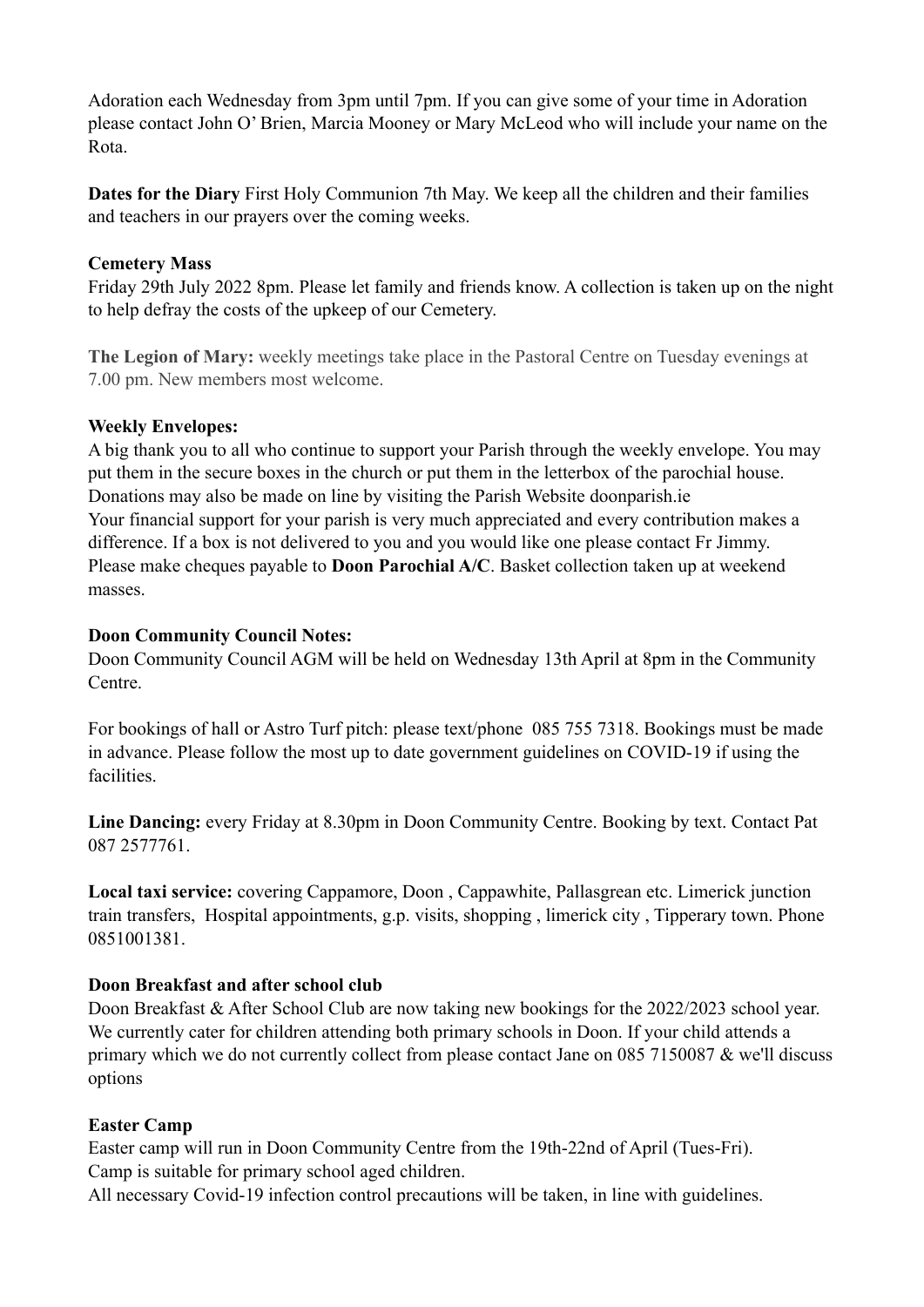Times: 8.30am - 3pm Cost: €25 per child per day.

10% discount for siblings attending 4 consecutive days.

\*\*€50 deposit required for new customers\*\*

Our highly trained & garda vetted staff are ready for some Art, Games, Sports and Fun with the children, without a Switch or YouTube in sight. Contact Jane on 085 7150087 to book.

# **Doon GAA Notes**

## **Lotto Numbers Monday April, 4th 2022**

Lotto Tickets can be purchased in Doon at O'Sullivans Centra & Damien Richardson Butchers. Cut Off time for Online Sales is 8pm every Monday. Jackpot €16,000 Numbers Drawn 3-13-25-26 Two Match 3  $\omega$   $\in$  30 each 1. Helen Roche, Liscaugh (Online). 2. Patsy Howard, Dublin (Online). 10 Lucky Dips at  $\epsilon$ 20 each 1. Orlaigh O'Kelly, Gurtavalla. 2. Helena Hayes, Dromsally. 3. Mary Fitzgerald, Arywee. 4. Breda Quinlan, Foilmahonmore (Online). 5. Kathleen Creagh c/o Mella. 6. Liam McKenna, Doon. 7. Amy Ryan, Cliggin (Online). 8. Heidi Jordan, Toem, Cappawhite (Online). 9. Ann O'Brien, Carrigbeg. 10. Áine Kennedy, Freshford. Promoters Prize, €25: Mike Ryan Next week's Jackpot €16,200. Draw will be held in Clubhouse on April 11th 2022.

# **Fixtures.**

Saturday 9th April U14 Camogie Doon Vs Granagh Ballingarry in Doon at 11am. Senior Hurling League Doon Vs Murroe Boher in Boher at 6.30pm Sunday 10th April Junior B Doon Vs Ballybrown in Ballybrown at 12pm Tue 12th April U14 Camogie Doon V Galbally in Doon at 7pm. Intermediate Hurling league Doon Vs Caherline in Caherconlish at 6.30pm.

U11 Doon Vs Pallasgreen in Pallasgreen at 6.30pm.

Doon Oola Gaa GS first outing of the year to Dundrum GC on Saturday 16th April. Draw for partners at 10 am.

Well Done to Our Club Players on making the Limerick Minor hurling panel Sean Og Blackmore, Donal Coughlan, Shane O'Grady. Best of Luck to Team & Management

**U7 & U9 Indoor Training.** Saturday's at 9.00am. Nursery Training at 10.30am all in the Community Centre. Helmet, Hurley, Runners & Own Water Required. Assistance in helping out in any way would be appreciated. New children are always welcome.

**Hurling and Camogie Easter Camp** Doon GAA Club is Hosting a Hurling and Camogie Easter Camp For U6 - U14s on the 12th-14th April From 10am-2pm Daily. COST:  $\epsilon$ 50 1st Child  $\epsilon$ 45 Subsequent Children.This Will Be a Fun Camp & Open to All Clubs. To sign Up Contact Barry on 0868481177. All Welcome. Book Early To Avoid Disappointment.

**Pilgrimage to Medjugorje** Departing from Shannon to Mostar September 7th to 14th. Half board accommodation full religious programme operated by Marian pilgrimages. Details from John O Brien Group Leader Doon Co Limerick 086 8586304